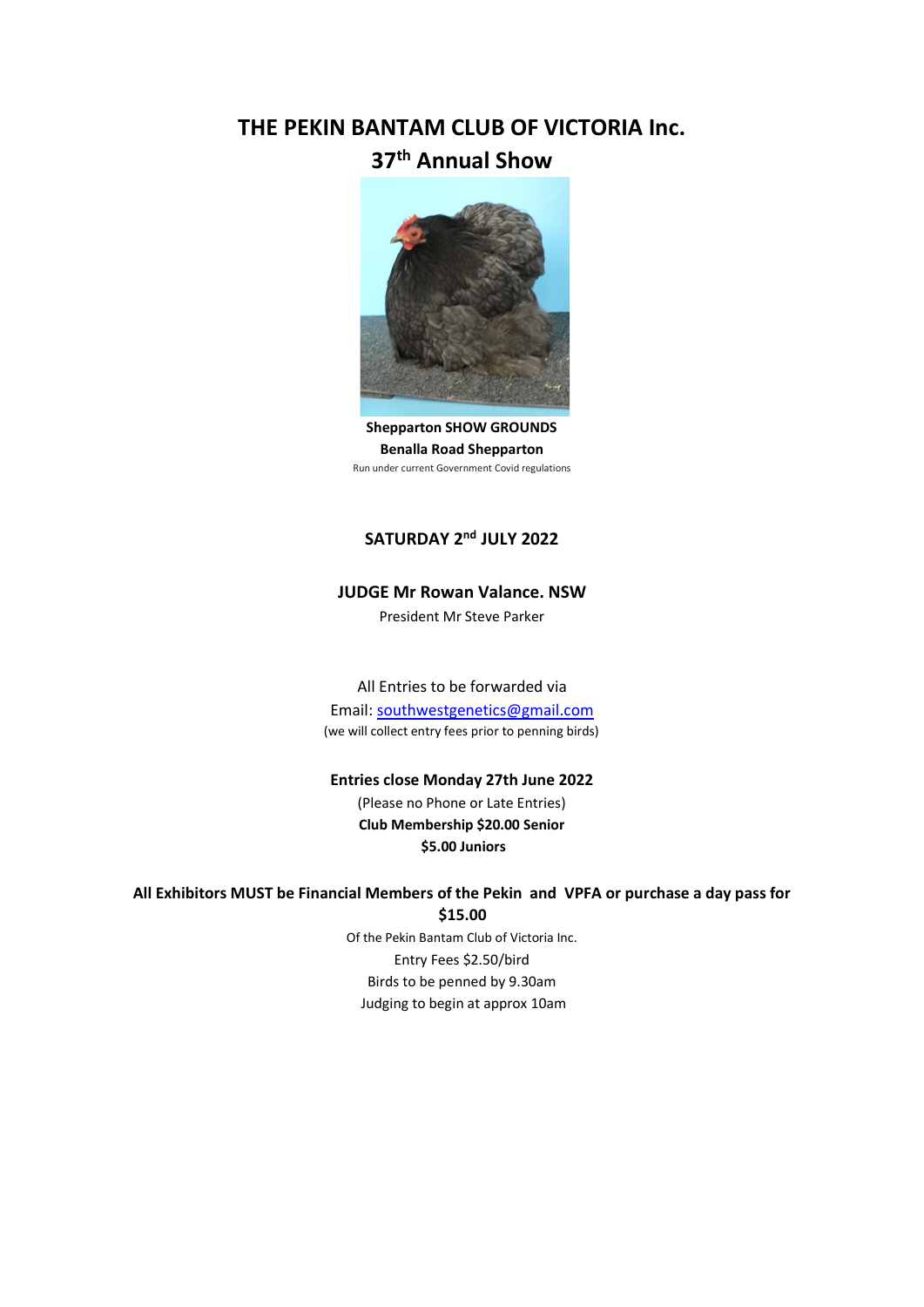### **ANNUAL MEETING OF THE PEKIN CLUB OF VICTORIA TO BE CONDUCTED ON 2nd JULY**

*This show is held in conjunction with the Wyandotte, Leghorn, VP&K soft feather show, Australorp & Langshan Clubs. Their secretaries are:* **Wyandotte Club of Victoria** - Ms Erika Nash, 3790 Great Ocean Rd Johanna 3238. 0425 808371 **Rhode Island Club of Vic** – Mr Tony Milton PO Box 202 Coldstream Vic 3770 0418 385500 **Vic Australorp Club** - Darren Macfarlane, 59 Scenic Drive Warragul Vic 3820. 03 56232880 **VP&K** - Mr Neil Penny, 2 Maggies Lane Ruffy 3665 0427 505291 or Michael Holmes **Vic Langshan Club** - Mrs Debbie Sigmund, 281 Benalla-Warrenbayne Rd Benalla 3672.03 57632468 **Orpington Club of Australia** – Victorian Branch – Mr Trevor Dent, 0418 838660 **Leghorn** - Mr. Neil Penny, 2 Maggies Lane Ruffy 3675. 0427 505291

**Accommodation at Shepparton:** A number of exhibitors & the judge's will be staying at the Overlander Motel, 97 Benalla Rd Shepparton. If you wish to arrange your own accommodation on the Friday evening you can call The Overlander direct on 58215622. All exhibitors & judges from all six clubs are welcome to attend a dinner. Please call Michael on 0428 274273 so he can arrange booking at The Overlander Motel.

Anyone wishing to **pen birds on Friday night may do so between the hours of 1pm and 5.00pm**. If you wish to avail yourself of these penning hours please indicate on entry forms. This allows the stewards to leave early if all known exhibitors have penned their birds, with tea at 6.30pm.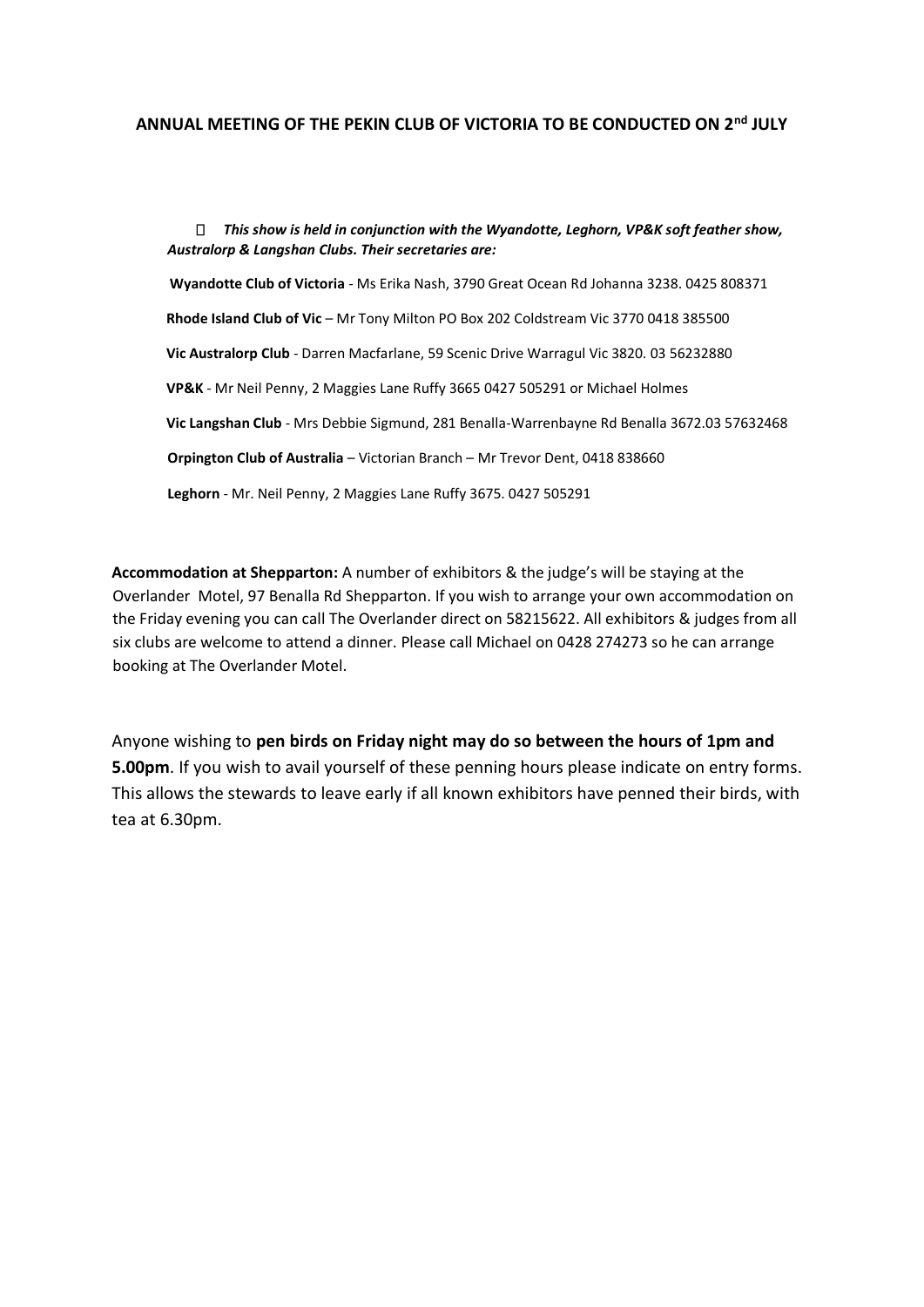# **Life Members**

**Mrs C Markhan (Dec), Mr S Legge, Mr P Pickles, Mrs S Simpson (Dec), Mrs L Holmes & Mr R Holmes** 

# **Trophy & Sash List**

| <b>Champion Pekin Bantam in Show</b>               | <b>Club Trophy</b><br>Franz Pietschmann Perpetual Shield.<br><b>VPFASash</b><br><b>Club Sash</b> |
|----------------------------------------------------|--------------------------------------------------------------------------------------------------|
| <b>Reserve Champion Pekin in Show</b>              | <b>Trophy and Sash</b>                                                                           |
| Champion Black Pekin Bantam in Show                | Trophy and Sash                                                                                  |
| Res Champion Black Pekin Bantam in Show            | Trophy                                                                                           |
| Champion White Pekin Bantam in Show                | Trophy and Sash                                                                                  |
| Res Champion White Pekin Bantam in Show            | Trophy                                                                                           |
| Champion Blue Pekin Bantam in Show                 | <b>Trophy and Sash</b>                                                                           |
| Champion Splash Pekin Bantam in Show               | <b>Trophy and Sash</b>                                                                           |
| Champion Cuckoo Pekin Bantam in Show               | Trophy and Sash                                                                                  |
| Champion Mottle Pekin Bantam in Show               | Trophy and Sash                                                                                  |
| Champion Buff Pekin Bantam in Show                 | Trophy and Sash                                                                                  |
| Champion Minor Colour Pekin Bantam in<br>Show      | Trophy and Sash                                                                                  |
| Champion Breeding Pairs of Pekin Bantam in<br>Show | <b>Trophy and Sash</b>                                                                           |
| Champion Junior Pekin Bantam in Show               | Perpetual Trophy and Sash                                                                        |
| Reserve Champion Junior Pekin Bantam in<br>Show    | Trophy and Sash                                                                                  |

Best of Each Colour Variety in juniors will receive a Special Sash if more than Four Pekin in that Colour. If Eight or More Entries in Minor Colour (seniors) a Small Trophy will be awarded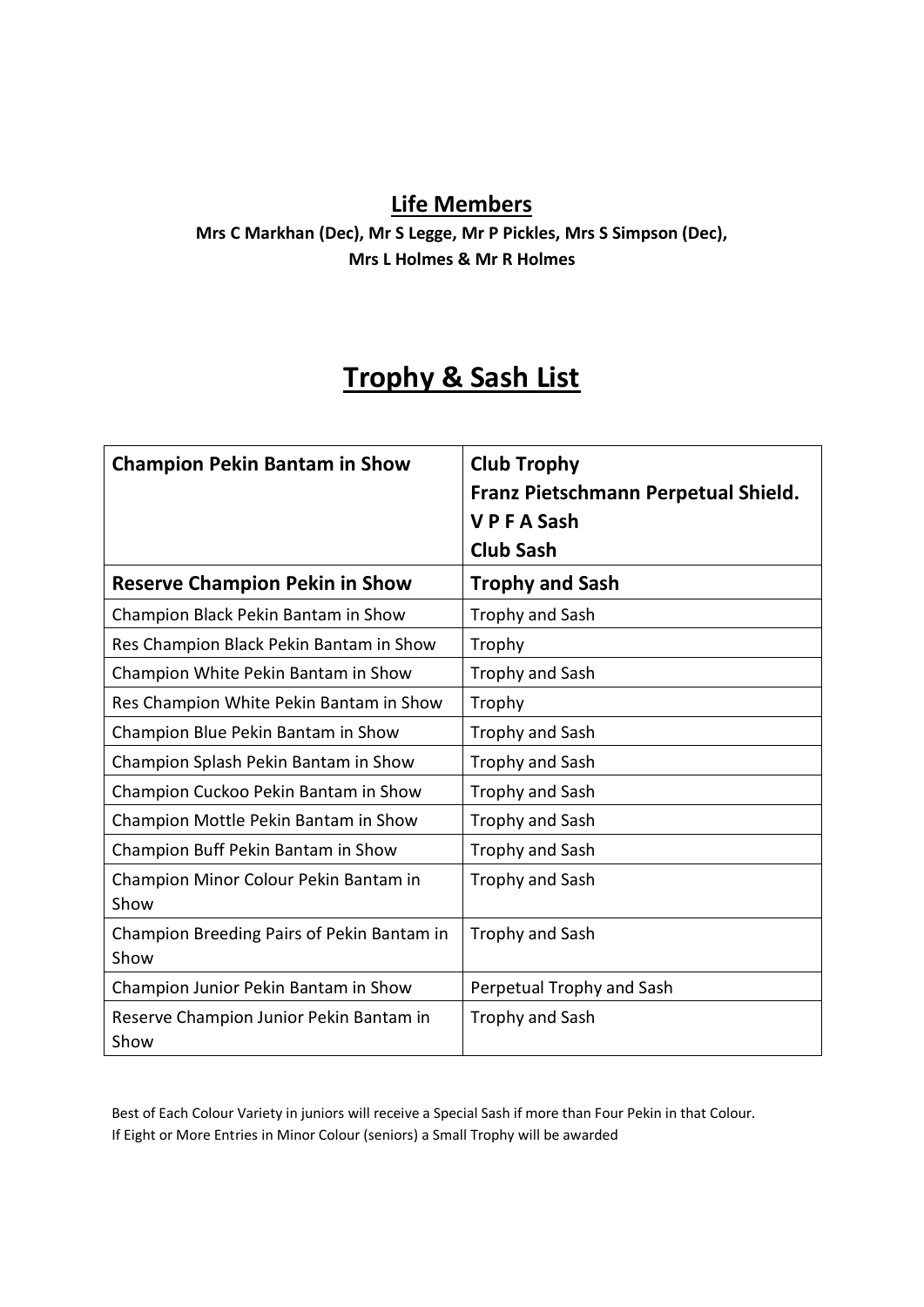Any Donation that a member would like to make towards the running of our show in the form of a Donation or a Trophy would be very welcome.

The combined Clubs, conduct a raffle and canteen to cover costs and payment of pavilion. Any money that is left is divided between all Clubs so please support the Special Effort.

### **SPONSORS and DONORS**

### **Bert Scammell Memorial Trophy for Best Black**

The Committee and members of the Pekin Bantam Club of Victoria wish to thank the sponsors and Donors above, who have generously donated to our Trophy table and sash awards. Also to anyone who has donated since this schedule has been printed.

Without their kind support this show would not be the memorable event it promises to be.

Thank You.

| <b>Colour/Variety</b>       | <b>Cock</b> | Hen            | <b>Cockerel</b> | <b>Pullet</b> |
|-----------------------------|-------------|----------------|-----------------|---------------|
| <b>Black</b>                | 1           | $\overline{2}$ | 3               | 4             |
| <b>White</b>                | 5           | 6              | 7               | 8             |
| <b>Blue</b>                 | 9           | 10             | 11              | 12            |
| <b>Splash</b>               | 13          | 14             | 15              | 16            |
| <b>Cuckoo</b>               | 17          | 18             | 19              | 20            |
| <b>Mottle</b>               | 21          | 22             | 23              | 24            |
| <b>Buff</b>                 | 25          | 26             | 27              | 28            |
| <b>Birchen</b>              | 29          | 30             | 31              | 32            |
| <b>Brown Red</b>            | 33          | 34             | 35              | 36            |
| Columbian                   | 37          | 38             | 39              | 40            |
| Wheaten<br><b>Blacktail</b> |             | 41             |                 | 42            |
| <b>Black Red</b>            | 43          |                | 44              |               |

## **SCHEDULE OF CLASSES**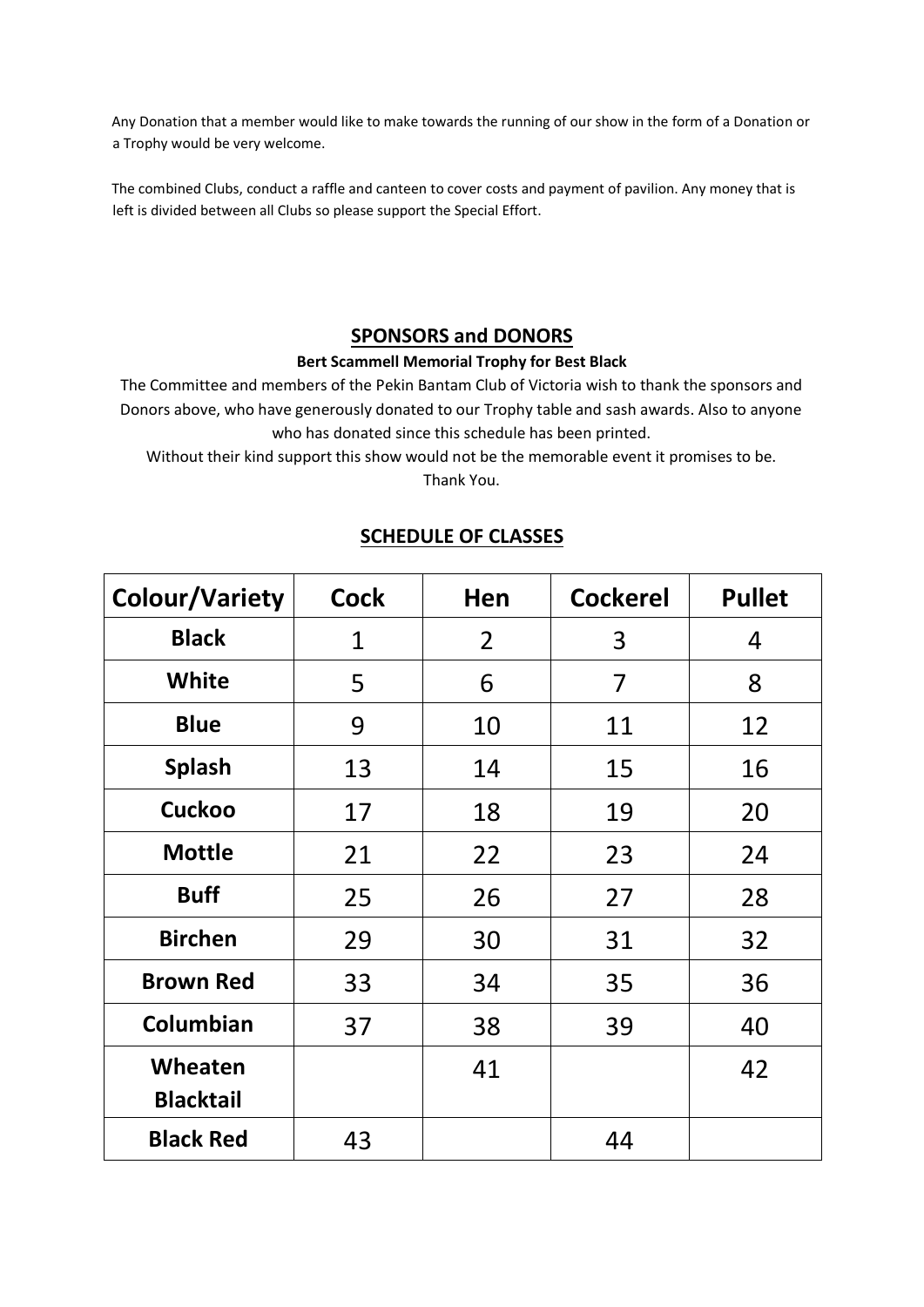| Wheaten<br><b>Bluetail</b> |    | 45 |    | 46 |
|----------------------------|----|----|----|----|
| <b>Blue Red</b>            | 47 | 48 | 49 | 50 |
| Partridge                  | 51 | 52 | 53 | 54 |
| <b>A.O.R.C.</b>            | 55 | 56 | 57 | 58 |
| <b>Breeding Pairs</b>      | 59 |    |    |    |

# **Juniors:- Place a "J" in front of class number. Novice Section:- Place "N" in front of class number. RULES AND REGULATIONS OF THE SHOW EXHIBITORS PLEASE NOTE.**

- 1. This Club is affiliated with the VPFA Ltd and is therefore is bound by the rules there of.
- 2. All Victorian Exhibitors are required to be financial members of the VPFA Ltd. on the day of the show and membership number must be quoted on entry form. Seniors \$95 hardcopy journal or \$55 e journal, Juniors 16 and under \$55 hard copy journal and \$15 e journal. See VPFA website for details. Day Classes available from club for \$!5
- 3. Entries close with the Show Secretary and must be accompanied by full payment.
- 4. All entries received are Subject to the rules and regulations of Pekin Club of Victoria and Poultry Stud Breeders and Exhibitors Victoria (V.P.F.A)
- 5. The Club reserves the right to refuse entry under the VPFA rule 33
- 6. Pen numbers are to be collected from the Secretary on the day of the Show
- 7. Birds are to be judged to the Approved standard
- 8. Birds wearing leg bands or rings WILL NOT BE JUDGED
- 9. All exhibits entered in the wrong class will be disqualified from competition
- 10. Any exhibits found suffering from disease and/or vermin will be removed from the pavilion
- 11. While the greatest care will be taken at all times, the club will not be held responsible for any loss of, or accident to any exhibit, from whatever cause.
- 12. All birds entered in the cockerel or pullet class, must be under 12 months of age on the day of show
- 13. No birds are allowed to be removed from the show pens without prior permission from show manager.
- 14. All exhibitors must have bona-fide property of the exhibitor for at least 14 days prior to the show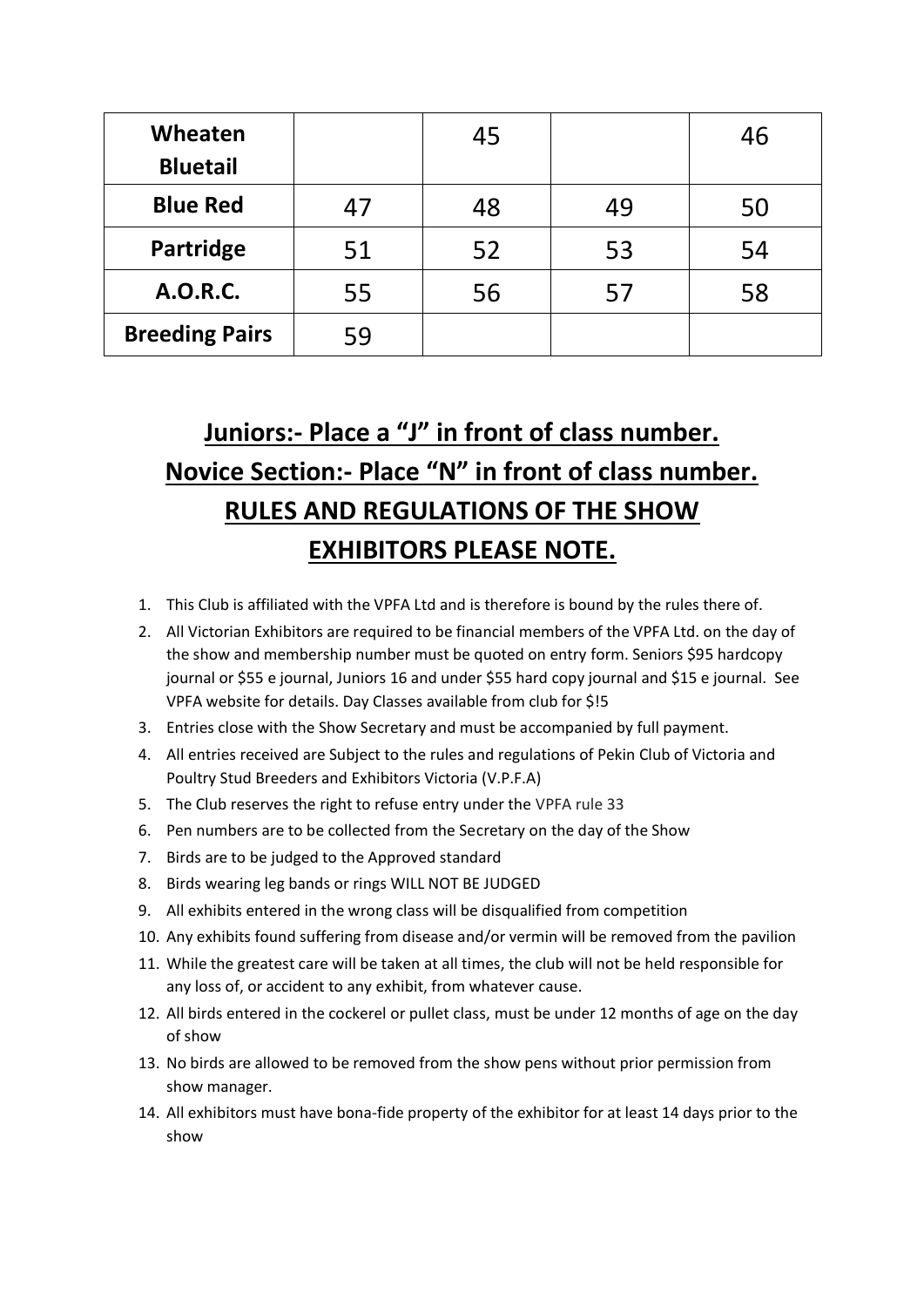- 15. No-one will be permitted to interfere with or talk to the judge while judging is being conducted
- 16. Any person interfering with or insulting the judge during the show will be subject to removal from the pavilion, and prizes awarded to them, if any, will be forfeited.
- 17. Junior exhibitors may show in either Open or Junior Section, but not in Both.
- 18. Junior exhibitor must be aged between 6 years and under 16 on the day of the show.
- 19. Novice exhibitors are eligible if you have not won a major award at The Pekin Bantam Club of Victoria.
- 20. Novice may only enter in Novice classes not open as well.
- 21. Birds drinking vessels are to be removed prior to judging
- 22. The judge may, at his/her discretion, withhold any prizes where he/she considers the quality of the exhibits is not sufficient to merit same.
- 23. Pairs are not eligible for any individual or separate awards
- 24. In the cast of a dispute, a committee comprising of the Show Manager, club president and Show Secretary (if one of these is not available the PSBEV representative to make the third member) to decide the matter. Their decision will be final and binding.
- 25. Exhibitors are requested to pay particular attention to these Rules and Regulations as set out here in as they will be enforced.

| Pekin Bantam Club of Victoria Inc.                                     |                             | Pekin Bantam Club of Victoria Inc.                                     |                             |     |                                                      |
|------------------------------------------------------------------------|-----------------------------|------------------------------------------------------------------------|-----------------------------|-----|------------------------------------------------------|
| ANNUAL SHOW 2nd JULY 2022                                              |                             | ANNUAL SHOW 2nd JULY 2022                                              |                             |     |                                                      |
| Entries Close 25 <sup>th</sup> June 2022                               |                             | Entries Close 285 <sup>th</sup> June 2022                              |                             |     |                                                      |
|                                                                        | Club Membership Senior \$20 |                                                                        | Club Membership Senior \$20 |     |                                                      |
|                                                                        |                             | Junior \$5                                                             | Junior \$5                  |     |                                                      |
|                                                                        |                             | Entry Fee \$2.50                                                       | Entry Fee \$2.50            |     |                                                      |
| Exhibitors must be members of the Pekin Bantam Club of<br>Victoria Inc |                             | Exhibitors must be members of the Pekin Bantam Club of<br>Victoria Inc |                             |     |                                                      |
|                                                                        |                             | Complete both sides of this entry form and return to                   |                             |     | Complete both sides of this entry form and return to |
| southwestgenetics@gmail.com                                            |                             | southwestgenetics@gmail.com                                            |                             |     |                                                      |
| Class                                                                  | Pen                         | Description                                                            | Class                       | Pen | Description                                          |
|                                                                        |                             |                                                                        |                             |     |                                                      |
|                                                                        |                             |                                                                        |                             |     |                                                      |
|                                                                        |                             |                                                                        |                             |     |                                                      |
|                                                                        |                             |                                                                        |                             |     |                                                      |
|                                                                        |                             |                                                                        |                             |     |                                                      |
|                                                                        |                             |                                                                        |                             |     |                                                      |
|                                                                        |                             |                                                                        |                             |     |                                                      |
|                                                                        |                             |                                                                        |                             |     |                                                      |
|                                                                        |                             |                                                                        |                             |     |                                                      |
|                                                                        |                             |                                                                        |                             |     |                                                      |
|                                                                        |                             |                                                                        |                             |     |                                                      |
|                                                                        |                             |                                                                        |                             |     |                                                      |
|                                                                        |                             |                                                                        |                             |     |                                                      |
|                                                                        |                             |                                                                        |                             |     |                                                      |
|                                                                        |                             |                                                                        |                             |     |                                                      |
|                                                                        |                             |                                                                        |                             |     |                                                      |
|                                                                        |                             |                                                                        |                             |     |                                                      |
|                                                                        |                             |                                                                        |                             |     |                                                      |